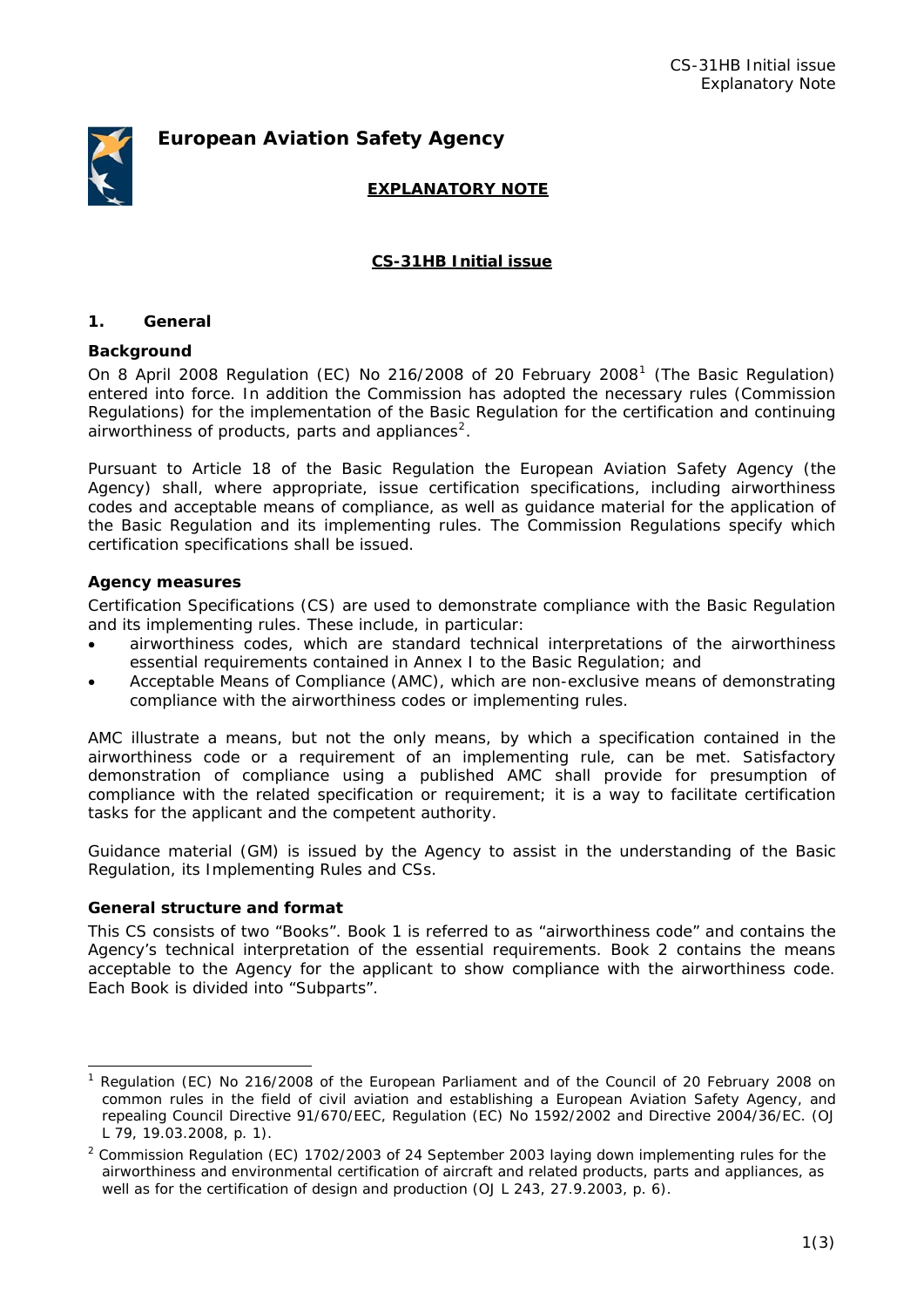# **Publication**

The full text of certification specifications, including airworthiness codes and acceptable means of compliance as well as guidance material are available on the [website](http://www.easa.europa.eu/ws_prod/g/rg_certspecs.php) of the European Aviation Safety Agency.

For more information contact the Agency at: [RPS@easa.europa.eu.](mailto:RPS@easa.europa.eu)

## **2. Consultation on draft proposals**

CS-31HB for Hot Air Balloons is developed by the Agency, following a structured process as required by article 52.1 of the Basic Regulation. Such process has been adopted by the Agency's Management Board and is referred to as "The Rulemaking Procedure<sup>[3](#page-1-0)</sup>".

Executive Director Decision 2009/005/R adopts the initial issue of CS-31HB: certification specifications, including airworthiness codes and acceptable means of compliance, for Hot Air Balloons, that is the output from the following Agency's rulemaking task:

| Rulemaking<br>Task No. | <b>TITLE</b>                                                                                        | NPA No. |
|------------------------|-----------------------------------------------------------------------------------------------------|---------|
| 31.001                 | 31.001 Balloons, development of the Certification<br>Specifications for hot air balloons (CS-31HB). | 07-2006 |

The Notice of Proposed Amendment (NPA) has been subject to consultation in accordance with Article 52 of the Basic Regulation and Article 15 of the Rulemaking Procedure established by the Management Board. For detailed information on the proposed changes and their justification please consult the above NPA  $07-2006<sup>4</sup>$  $07-2006<sup>4</sup>$  $07-2006<sup>4</sup>$  which is available on the Agency's website.

The Agency has addressed and responded to the comments received on the NPA. The responses are contained in a comment-response document (CRD) which has been produced for this NPA (CRD  $07-2006^5$  $07-2006^5$ ) and which is also available on the Agency's web-site.

<span id="page-1-0"></span> $3$  Management Board decision concerning the procedure to be applied by the Agency for the issuing of opinions, certification specifications and guidance material ("Rulemaking Procedure"), EASA MB 08- 2007, 13.6.2007.

<span id="page-1-1"></span><sup>&</sup>lt;sup>4</sup> See Rulemaking Archive page: [http://www.easa.europa.eu/ws\\_prod/r/r\\_archives.php](http://www.easa.europa.eu/ws_prod/r/r_archives.php)

<span id="page-1-2"></span><sup>&</sup>lt;sup>5</sup> See Rulemaking Archive page: [http://www.easa.europa.eu/ws\\_prod/r/r\\_archives.php](http://www.easa.europa.eu/ws_prod/r/r_archives.php)